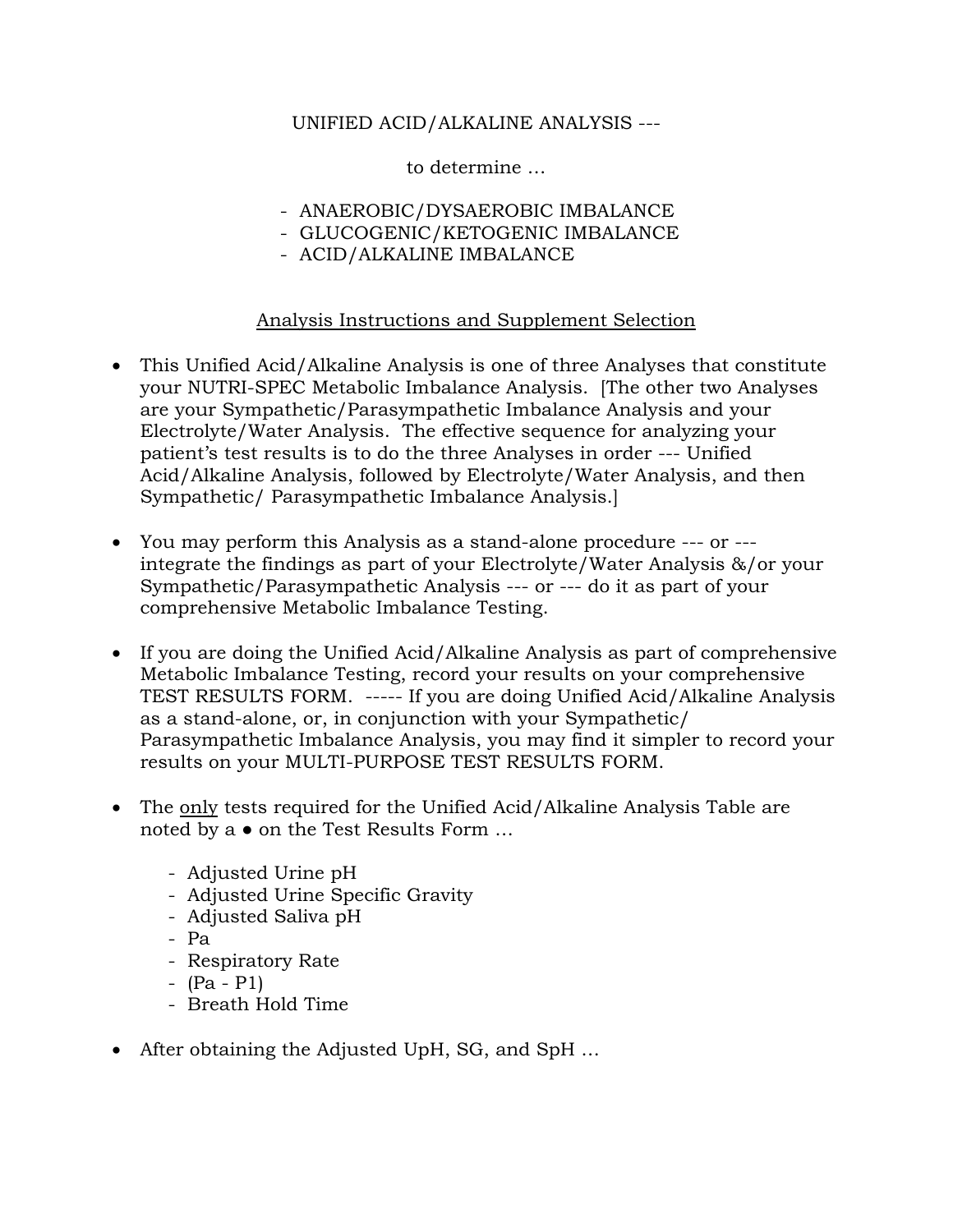- With the patient sitting relaxed on the exam table, say, "Please, no talking while I test --- it throws off the results." Count the Heart Rate for 15 seconds and multiply by 4 (= accurate to  $\frac{1}{4}$  cycle = 17  $\frac{1}{4}$  x 4 = 69). That is your patient's Pulse a (Pa). Record Pa.
- Have the patient lie supine, and immediately after the patient is settled, count the Respiratory Rate for 30 seconds  $(=$  accurate to  $\frac{1}{4}$  cycle) and multiply by 2. (Do not record the Respiratory Rate yet.)
- Immediately after completing the Respiratory Rate (i.e., exactly 30 seconds after lying supine), count the Heart Rate for 15 seconds (= accurate to  $\frac{1}{4}$ cycle) and multiply by 4. This is Pulse 1 (P1). Record the Respiratory Rate and P1. Subtract and record (Pa – P1).
- If you are doing complete NUTRI-SPEC Metabolic Testing or Electrolyte/ Water Imbalance Analysis move on to your Blood Pressure & Heart Rate Orthostatic tests. Otherwise …]
- Have the patient sit up. Then, ask the patient to hold the breath as long as possible. Record the Breath Hold Time.
- SELECTING SUPPLEMENTS: Every supplement your patient needs to address any of these three Imbalances is found in one block of the supplement selection table. Match the row of your patient's Adjusted Urine pH to the column of the Adjusted Saliva pH and there you are --- with a half dozen or so possible choices. Select all choices that apply (and in some cases, none will apply).
- If your combined analysis from integrating 2 or 3 Analysis Tables yields both Oxy G & Oxy K, then recommend neither.
- Of course, all your patients are also on Activator and the most appropriate Immuno-Synbiotic.
- IRON CLAD RULE THAT MUST NEVER BE IGNORED: If the supplement selections do not include either Oxy Tonic or Oxy D+, then your patient must immediately begin the BALANCING PROCEDURE to determine the ideal proportions of your Metabolic Sparks --- Oxy Tonic, Electro Tonic, and/or Oxy D+. The BALANCING PROCEDURE is the only way to completely individualize that patient's Metabolic Therapy.
- Remember, the Diphasic Nutrition Plan is the foundation of your LIVE STRONGER LONGER Metabolic Therapy. Give all your patients their individualized age- and health-appropriate DNP.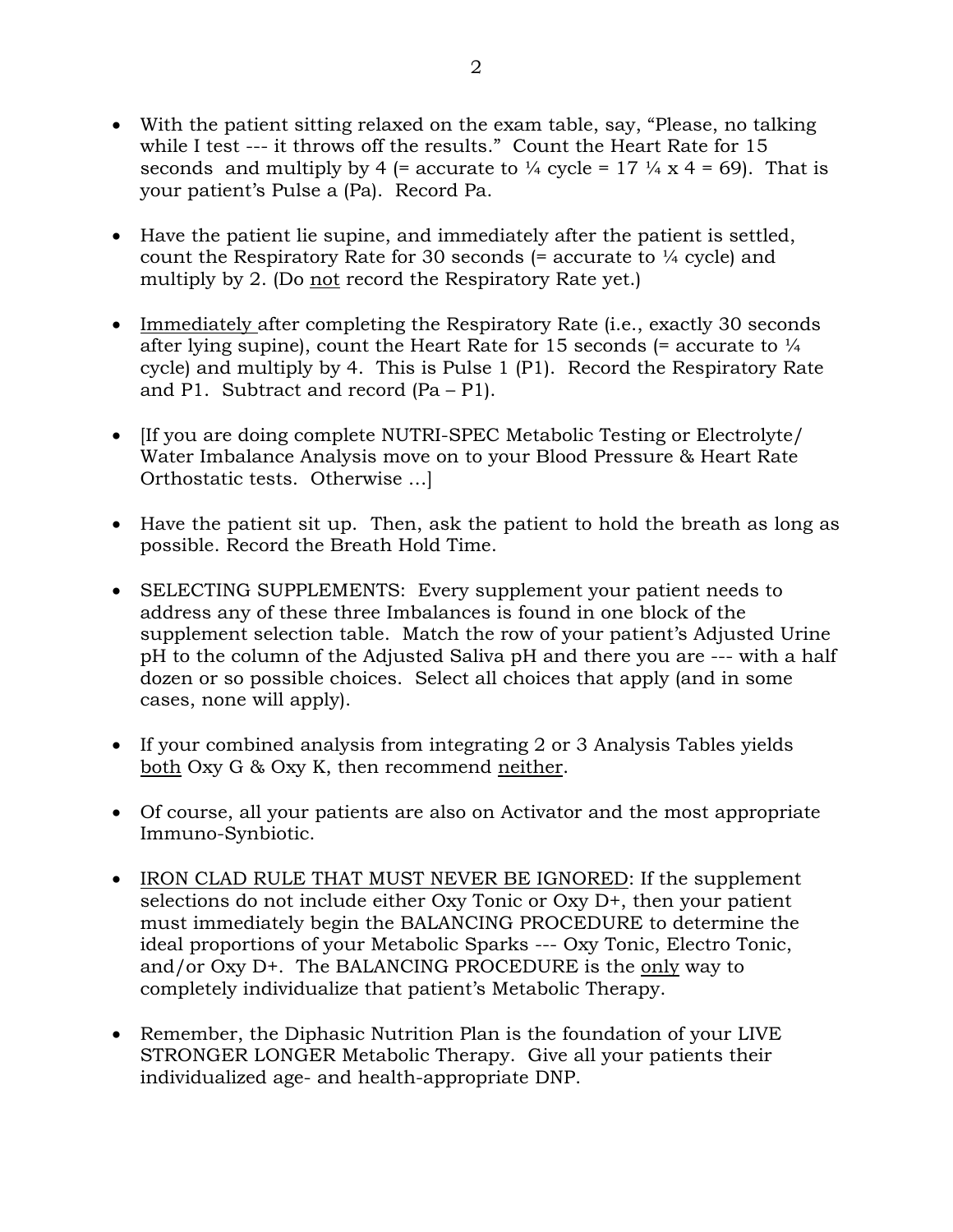- That is all you need to do! ----- However, to make your Metabolic Therapy even more comprehensive you will integrate this analysis of Anaerobic/ Dysaerobic, Glucogenic/Ketogenic, and Acid/Alkaline Imbalances with your Sympathetic/Parasympathetic Imbalance Support System Analysis.
- How much of each supplement selected by your Unified Acid/Alkaline Analysis do you recommend? On your initial Testing, start small --- then consider increasing if the same supplements need shows up on a follow up testing.
- --- Oxy A 2 after breakfast
- --- Oxy Tonic 1 scoop before breakfast
- --- Oxy D 2 after the evening meal
- --- Oxy D+ 15 drops before the evening meal
- --- Oxy G 2 after any meal
- --- Oxy K 2 after any meal
- --- Complex P 3 after breakfast
- --- Complex S 3 after the evening meal
- --- Formula ES 2 2X after
- --- Proton Plus 2 after the evening meal
- --- Phos Drops 15 drops before any meal
- --- NaBC ¼ tsp. before breakfast
- --- NaCit 1 scoop before any meal \*
- --- KCit ½ scoop before any 2 meals \*
- --- NaGP 1 scoop before breakfast
- --- MgCl2 1 scoop before any meal

\* ----- The "slash" between the sodium and potassium citrate in your supplement menu means "or". You never give both.

 ----- The Electrolyte/Water Analysis, unlike this Unified Acid/Alkaline Analysis and the Sympathetic/Parasympathetic Analysis, is never used as a stand alone procedure. Your findings are to be integrated with your findings of either or both your other two Analyses. There is a high probability that one of your other two Analyses will indicate the need for one of the two citrates -- or, the need for some other sodium-containing or potassium-containing supplements. You will choose whichever citrate matches your other findings. But another general rule to keep in the back of your mind is that those who have high blood pressure and/or significant Edema need the Potassium Citrate, while those with low blood pressure (unless there is significant Edema) benefit more from the sodium.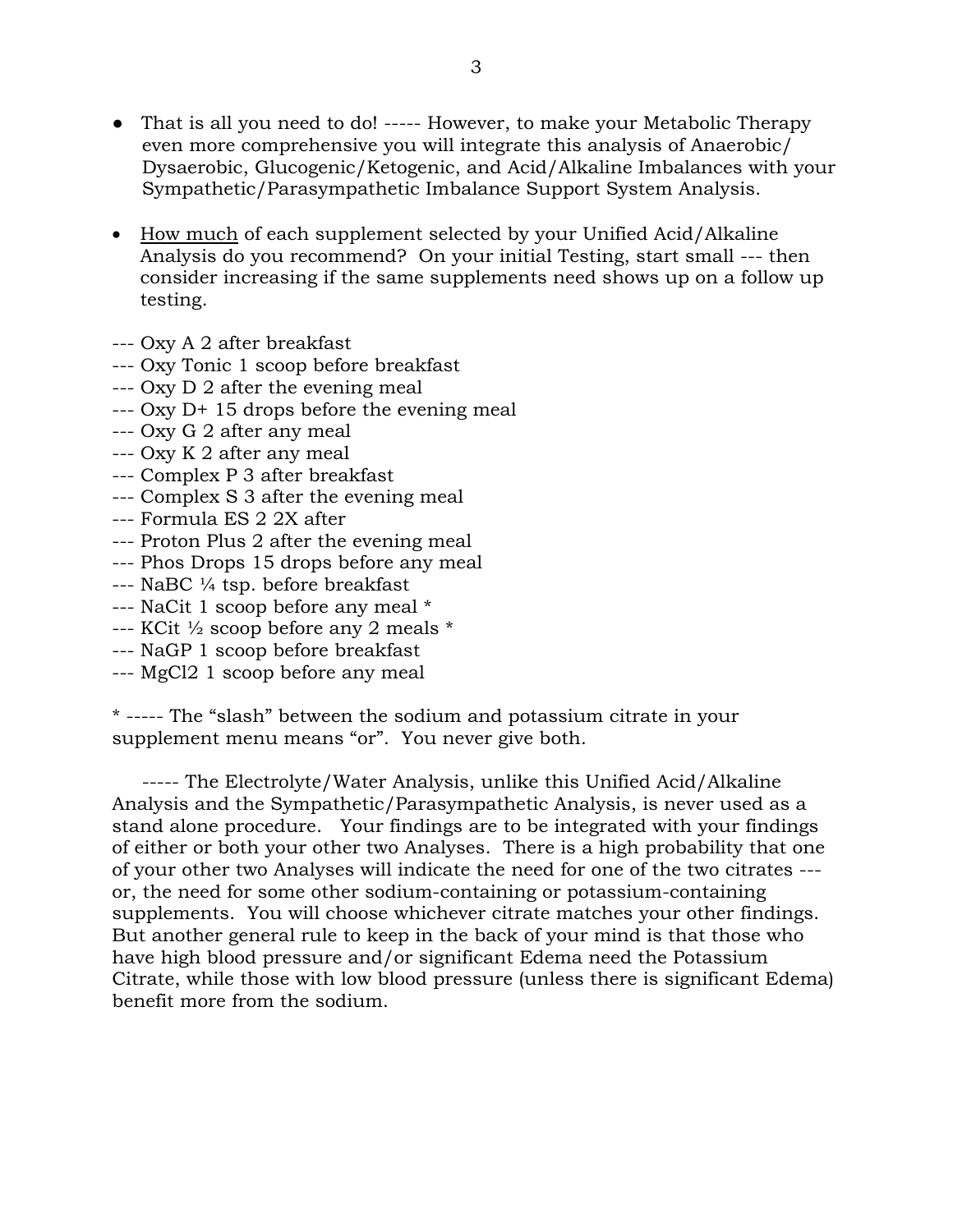# **MULTI-PURPOSE TEST RESULTS FORM**

#### **- ANAEROBIC/DYSAEROBIC IMBALANCE**

- **GLUCOGENIC/KETOGENIC IMBALANCE**
- **ACID/ALKALINE IMBALANCE**

### **&/or**

#### **- SYMPATHETIC/PARASYMPATHETIC IMBALANCE SUPPORT SYSTEM**

Patient Name:

| If on any of these<br>drugs, Adjust:                                                                                                                                                                               | Date | Edema | Arm<br>Dermo | Leg<br>Dermo | Pa | Res<br>p<br>rate | P1 | $(Pa-P1)$ | Breath  <br>Hold | Adj<br>SpH | Adj<br>UpH | Adj<br>SG | Supplements<br>Recommended |
|--------------------------------------------------------------------------------------------------------------------------------------------------------------------------------------------------------------------|------|-------|--------------|--------------|----|------------------|----|-----------|------------------|------------|------------|-----------|----------------------------|
| $SG = SG -6$<br>$UpH = UpH + 6$<br>$SpH = SpH - 3$                                                                                                                                                                 |      |       |              |              |    |                  |    |           |                  |            |            |           |                            |
| If on 2 or more:                                                                                                                                                                                                   |      |       |              |              |    |                  |    |           |                  |            |            |           |                            |
| $SG = SG -10$<br>$UpH = +1.0$<br>$SpH = -0.5$<br>-Statins<br>-Tylenol/<br>Acetaminophen<br>-Advil/ Ibuprofen<br>-Aleve/ Naproxen<br>-Beta Blocker<br>-Ca Channel Blocker<br>-ACE Inhibitor<br>-Angiotensin Blocker |      |       |              |              |    |                  |    |           |                  |            |            |           |                            |
|                                                                                                                                                                                                                    |      |       |              |              |    |                  |    |           |                  |            |            |           |                            |
|                                                                                                                                                                                                                    |      |       |              |              |    |                  |    |           |                  |            |            |           |                            |
|                                                                                                                                                                                                                    |      |       |              |              |    |                  |    |           |                  |            |            |           |                            |
|                                                                                                                                                                                                                    |      |       |              |              |    |                  |    |           |                  |            |            |           |                            |
|                                                                                                                                                                                                                    |      |       |              |              |    |                  |    |           |                  |            |            |           |                            |